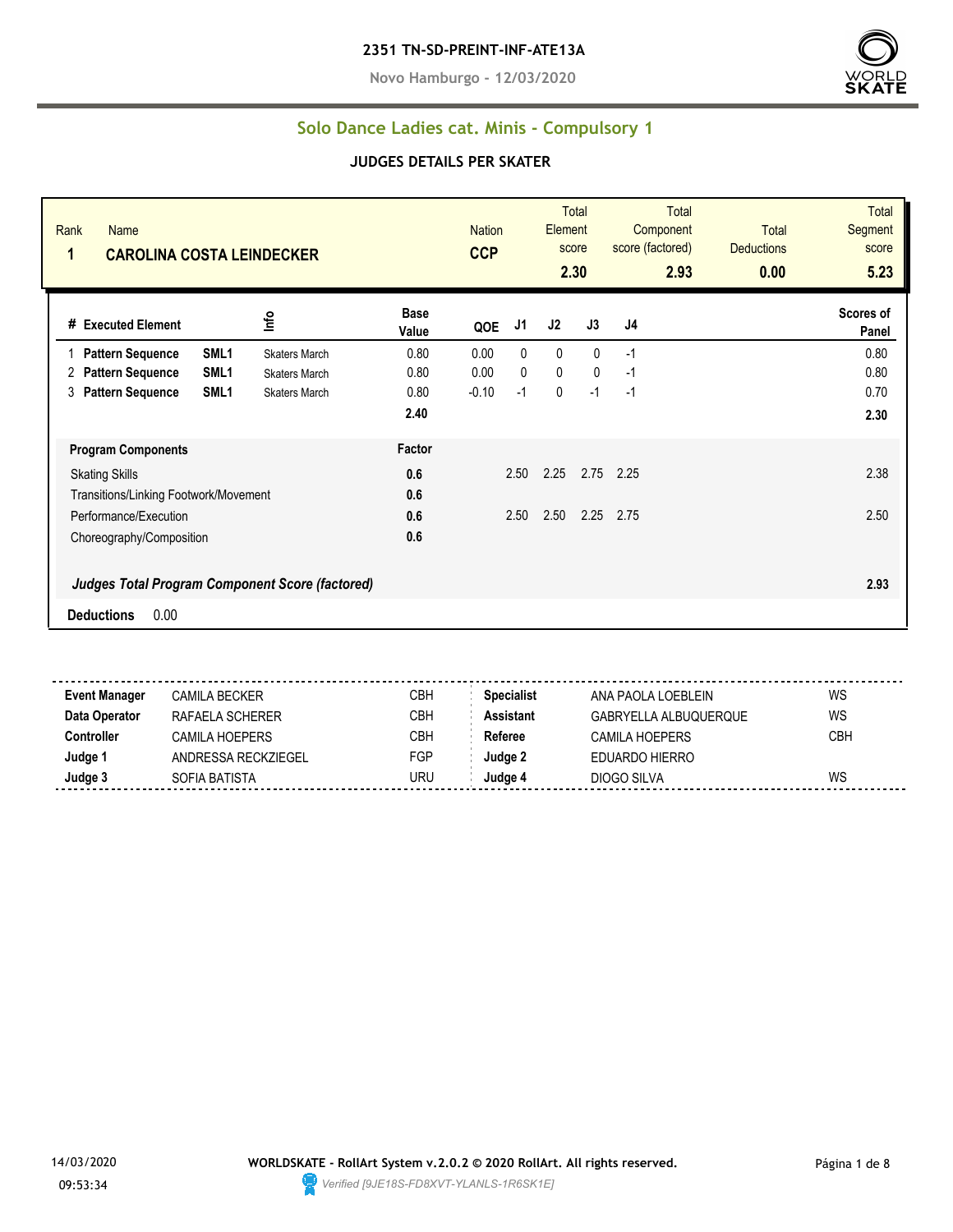| Rank<br><b>Name</b><br>$\overline{2}$<br><b>ANA FERREIRA LUBINI</b>                 |                              | <b>Nation</b><br><b>EPA</b> | <b>Total</b><br>Element<br>score<br>2.30 |              | <b>Total</b><br>Component<br>score (factored)<br>2.86 | Total<br><b>Deductions</b><br>0.00 | <b>Total</b><br><b>Segment</b><br>score<br>5.16 |
|-------------------------------------------------------------------------------------|------------------------------|-----------------------------|------------------------------------------|--------------|-------------------------------------------------------|------------------------------------|-------------------------------------------------|
| <u>lnfo</u><br># Executed Element                                                   | <b>Base</b><br>Value         | J1<br>QOE                   | J2                                       | J3           | J4                                                    |                                    | Scores of<br>Panel                              |
| SML <sub>2</sub><br><b>Pattern Sequence</b>                                         | 1.10<br><b>Skaters March</b> | 0.00<br>$\mathbf{0}$        | $\mathbf{0}$                             | $\Omega$     | $\Omega$                                              |                                    | 1.10                                            |
| <b>SMLB</b><br><b>Pattern Sequence</b><br>2                                         | 0.50<br><b>Skaters March</b> | $-1$<br>$-0.05$             | $\mathbf{0}$                             | $\mathbf{0}$ | $-1$                                                  |                                    | 0.45                                            |
| <b>Pattern Sequence</b><br>SML1<br>3                                                | 0.80<br><b>Skaters March</b> | $-0.05$<br>$-1$             | 0                                        | $+1$         | $-1$                                                  |                                    | 0.75                                            |
|                                                                                     | 2.40                         |                             |                                          |              |                                                       |                                    | 2.30                                            |
| <b>Program Components</b>                                                           | Factor                       |                             |                                          |              |                                                       |                                    |                                                 |
| <b>Skating Skills</b>                                                               | 0.6                          | 2.25                        | 2.50                                     | 2.50         | 2.25                                                  |                                    | 2.38                                            |
| Transitions/Linking Footwork/Movement                                               | 0.6                          |                             |                                          |              |                                                       |                                    |                                                 |
| Performance/Execution                                                               | 0.6                          | 2.50                        | 2.75                                     | 2.25         | 2.25                                                  |                                    | 2.38                                            |
| Choreography/Composition                                                            | 0.6                          |                             |                                          |              |                                                       |                                    |                                                 |
| <b>Judges Total Program Component Score (factored)</b><br>0.00<br><b>Deductions</b> |                              |                             |                                          |              |                                                       |                                    | 2.86                                            |

| <b>Event Manager</b> | CAMILA BECKER       | CBH | <b>Specialist</b> | ANA PAOLA LOEBLEIN    | WS         |
|----------------------|---------------------|-----|-------------------|-----------------------|------------|
| Data Operator        | RAFAFI A SCHFRFR    | СВН | Assistant         | GABRYELLA ALBUQUERQUE | WS         |
| Controller           | CAMILA HOEPERS      | CBH | Referee           | CAMILA HOEPERS        | <b>CBH</b> |
| Judge 1              | ANDRESSA RECKZIEGEL | FGP | Judae 2           | FDUARDO HIFRRO        |            |
| Judge 3              | SOFIA BATISTA       | URU | Judge 4           | DIOGO SILVA           | WS         |
|                      |                     |     |                   |                       |            |

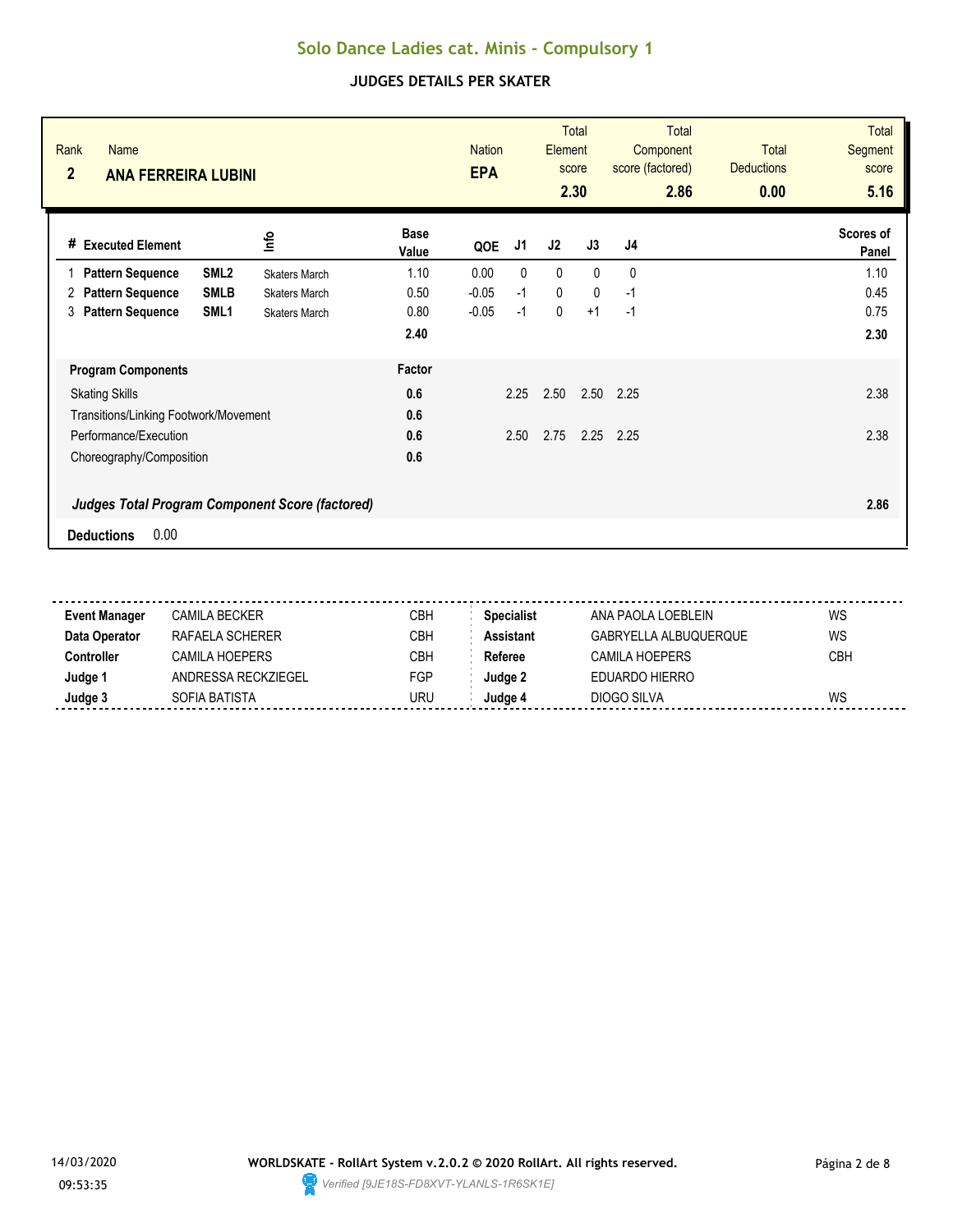| Rank<br><b>Name</b><br>3<br><b>LAIS MENENDEZ ZANINI</b> |                      |                      | <b>Nation</b><br><b>PAP</b> |      | Element | <b>Total</b><br>score<br>2.50 | <b>Total</b><br>Component<br>score (factored)<br>2.33 | <b>Total</b><br><b>Deductions</b><br>0.00 | <b>Total</b><br><b>Segment</b><br>score<br>4.83 |
|---------------------------------------------------------|----------------------|----------------------|-----------------------------|------|---------|-------------------------------|-------------------------------------------------------|-------------------------------------------|-------------------------------------------------|
| # Executed Element                                      | lnfo                 | <b>Base</b><br>Value | QOE                         | J1   | J2      | J3                            | J4                                                    |                                           | Scores of<br>Panel                              |
| SML <sub>2</sub><br><b>Pattern Sequence</b>             | <b>Skaters March</b> | 1.10                 | $-0.20$                     | $-1$ | $-2$    | $-1$                          | $-1$                                                  |                                           | 0.90                                            |
| <b>Pattern Sequence</b><br>SML <sub>1</sub><br>2        | <b>Skaters March</b> | 0.80                 | $-0.10$                     | $-1$ | $-1$    | $-1$                          | $-1$                                                  |                                           | 0.70                                            |
| <b>Pattern Sequence</b><br>SML <sub>2</sub><br>3        | <b>Skaters March</b> | 1.10                 | $-0.20$                     | $-1$ | $-1$    | $-1$                          | $-1$                                                  |                                           | 0.90                                            |
|                                                         |                      | 3.00                 |                             |      |         |                               |                                                       |                                           | 2.50                                            |
| <b>Program Components</b>                               |                      | Factor               |                             |      |         |                               |                                                       |                                           |                                                 |
| <b>Skating Skills</b>                                   |                      | 0.6                  |                             | 2.00 | 1.75    | 1.75                          | 2.00                                                  |                                           | 1.88                                            |
| Transitions/Linking Footwork/Movement                   |                      | 0.6                  |                             |      |         |                               |                                                       |                                           |                                                 |
| Performance/Execution                                   |                      | 0.6                  |                             | 2.25 | 1.75    | 1.75                          | 2.25                                                  |                                           | 2.00                                            |
| Choreography/Composition                                |                      | 0.6                  |                             |      |         |                               |                                                       |                                           |                                                 |
| <b>Judges Total Program Component Score (factored)</b>  |                      |                      |                             |      |         |                               |                                                       |                                           | 2.33                                            |
| 0.00<br><b>Deductions</b>                               |                      |                      |                             |      |         |                               |                                                       |                                           |                                                 |

| <b>Event Manager</b> | CAMILA BECKER       | СВН | <b>Specialist</b> | ANA PAOLA LOEBLEIN    | WS         |
|----------------------|---------------------|-----|-------------------|-----------------------|------------|
| Data Operator        | RAFAFI A SCHFRFR    | CBH | <b>Assistant</b>  | GABRYELLA ALBUQUERQUE | WS         |
| Controller           | CAMII A HOFPFRS     | СВН | Referee           | CAMILA HOEPERS        | <b>CBH</b> |
| Judge 1              | ANDRESSA RECKZIEGEL | FGP | Judae 2           | EDUARDO HIERRO        |            |
| Judge 3              | SOFIA BATISTA       | uru | Judae 4           | DIOGO SILVA           | WS         |
|                      |                     |     |                   |                       |            |

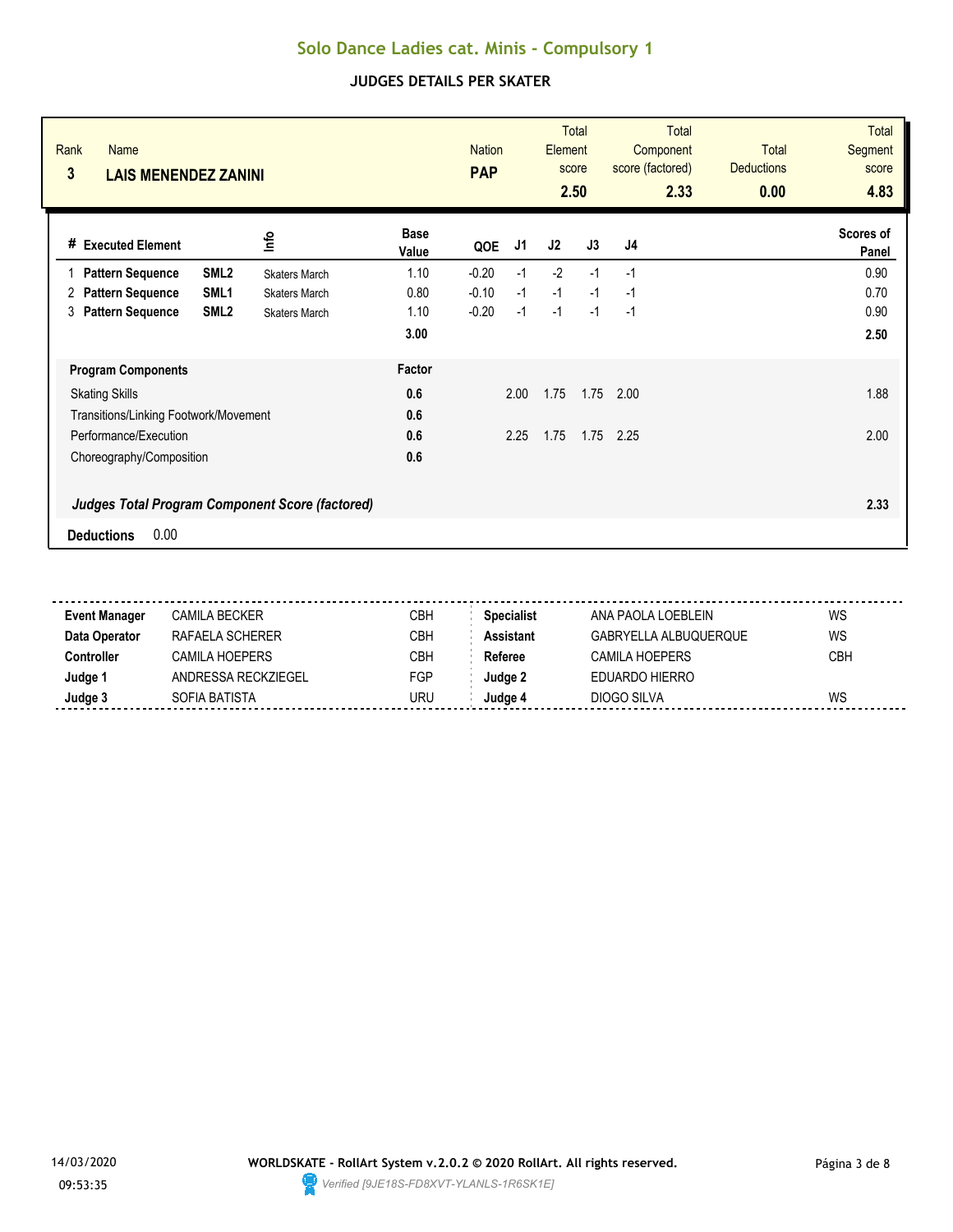| Rank<br><b>Name</b><br>4<br><b>GIOVANA LIMA DA COSTA REGO TEIXEIRA</b> |                      |                      | <b>Nation</b><br><b>PAP</b> |      | Element | <b>Total</b><br>score<br>1.80 | Total<br>Component<br>score (factored)<br>2.70 | <b>Total</b><br><b>Deductions</b><br>0.00 | Total<br><b>Segment</b><br>score<br>4.50 |
|------------------------------------------------------------------------|----------------------|----------------------|-----------------------------|------|---------|-------------------------------|------------------------------------------------|-------------------------------------------|------------------------------------------|
| # Executed Element                                                     | 울                    | <b>Base</b><br>Value | QOE                         | J1   | J2      | J3                            | J4                                             |                                           | Scores of<br>Panel                       |
| SML <sub>1</sub><br><b>Pattern Sequence</b>                            | <b>Skaters March</b> | 0.80                 | $-0.10$                     | $-1$ | $-1$    | 0                             | $-1$                                           |                                           | 0.70                                     |
| <b>SMLB</b><br><b>Pattern Sequence</b><br>2                            | <b>Skaters March</b> | 0.50                 | $-0.10$                     | $-1$ | $-1$    | $\mathbf{0}$                  | $-1$                                           |                                           | 0.40                                     |
| <b>Pattern Sequence</b><br>SML <sub>1</sub><br>3                       | <b>Skaters March</b> | 0.80                 | $-0.10$                     | $-1$ | $-1$    | $-1$                          | $-2$                                           |                                           | 0.70                                     |
|                                                                        |                      | 2.10                 |                             |      |         |                               |                                                |                                           | 1.80                                     |
| <b>Program Components</b>                                              |                      | Factor               |                             |      |         |                               |                                                |                                           |                                          |
| <b>Skating Skills</b>                                                  |                      | 0.6                  |                             | 2.25 | 2.00    | 2.25                          | 2.25                                           |                                           | 2.25                                     |
| Transitions/Linking Footwork/Movement                                  |                      | 0.6                  |                             |      |         |                               |                                                |                                           |                                          |
| Performance/Execution                                                  |                      | 0.6                  |                             | 2.25 | 2.25    | 2.25                          | 2.00                                           |                                           | 2.25                                     |
| Choreography/Composition                                               |                      | 0.6                  |                             |      |         |                               |                                                |                                           |                                          |
| <b>Judges Total Program Component Score (factored)</b>                 |                      |                      |                             |      |         |                               |                                                |                                           | 2.70                                     |
| 0.00<br><b>Deductions</b>                                              |                      |                      |                             |      |         |                               |                                                |                                           |                                          |

| <b>Event Manager</b> | CAMILA BECKER       | CBH | <b>Specialist</b> | ANA PAOLA LOEBLEIN    | WS         |
|----------------------|---------------------|-----|-------------------|-----------------------|------------|
| Data Operator        | RAFAFI A SCHFRFR    | CBH | <b>Assistant</b>  | GABRYELLA ALBUQUERQUE | WS         |
| Controller           | CAMII A HOFPFRS     | CBH | Referee           | CAMILA HOEPERS        | <b>CBH</b> |
| Judge 1              | ANDRESSA RECKZIEGEL | FGP | Judge 2           | EDUARDO HIERRO        |            |
| Judge 3              | SOFIA BATISTA       | URU | Judae 4           | DIOGO SILVA           | WS         |
|                      |                     |     |                   |                       |            |

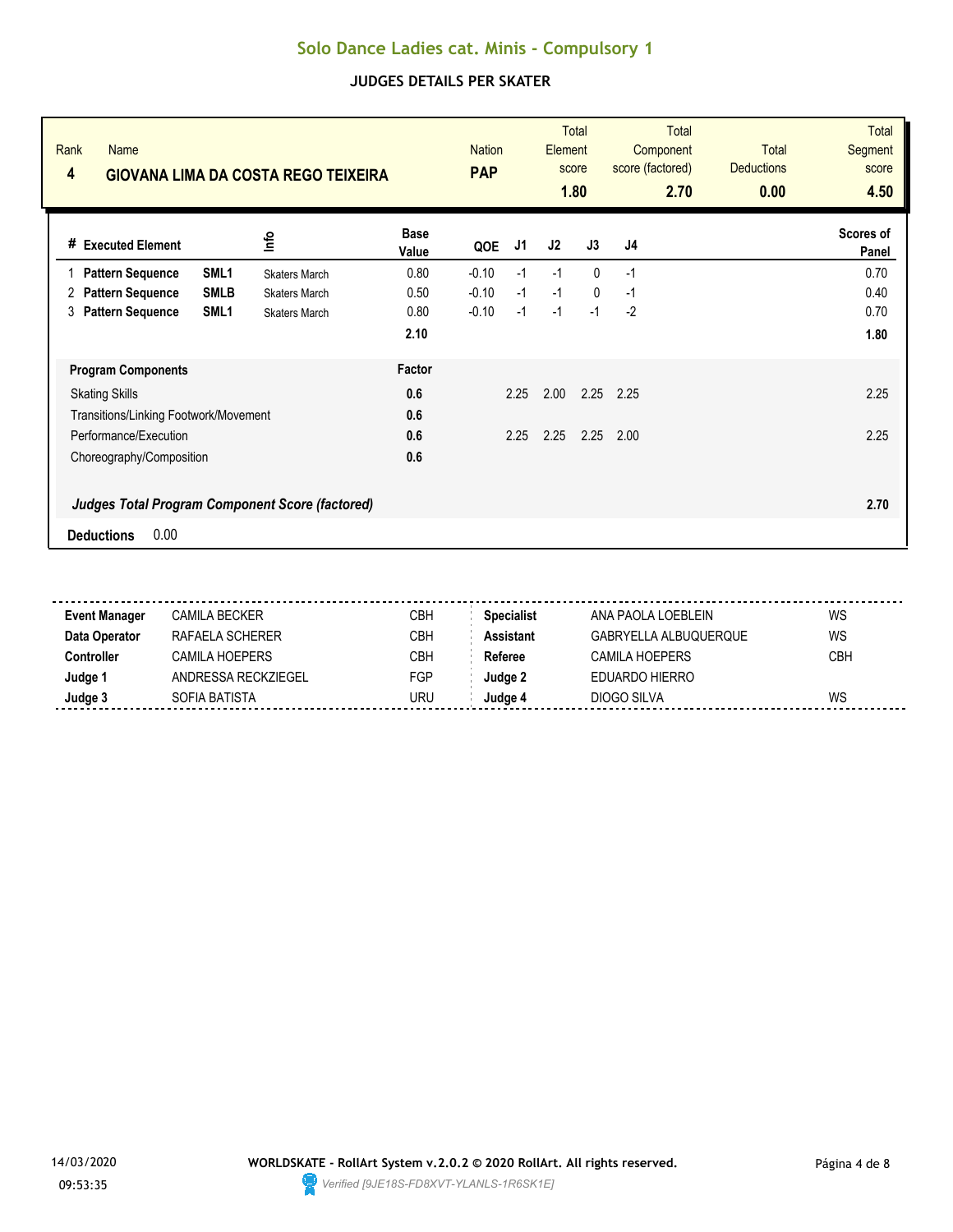| Rank<br><b>Name</b><br>$5\phantom{.0}$<br><b>JULIA DE FREITAS AULER</b> |                      |                      | <b>Nation</b><br><b>CCP</b> |      | Element | <b>Total</b><br>score<br>1.25 | <b>Total</b><br>Component<br>score (factored)<br>2.62 | <b>Total</b><br><b>Deductions</b><br>0.00 | <b>Total</b><br><b>Segment</b><br>score<br>3.87 |
|-------------------------------------------------------------------------|----------------------|----------------------|-----------------------------|------|---------|-------------------------------|-------------------------------------------------------|-------------------------------------------|-------------------------------------------------|
| # Executed Element                                                      | lnfo                 | <b>Base</b><br>Value | QOE                         | J1   | J2      | J3                            | J <sub>4</sub>                                        |                                           | Scores of<br>Panel                              |
| <b>SMLB</b><br><b>Pattern Sequence</b>                                  | <b>Skaters March</b> | 0.50                 | $-0.10$                     | $-1$ | $-1$    | $\mathbf{0}$                  | $-1$                                                  |                                           | 0.40                                            |
| <b>SMLB</b><br><b>Pattern Sequence</b><br>2                             | <b>Skaters March</b> | 0.50                 | $-0.10$                     | $-1$ | $-1$    | $-1$                          | $-1$                                                  |                                           | 0.40                                            |
| <b>Pattern Sequence</b><br><b>SMLB</b><br>3                             | <b>Skaters March</b> | 0.50                 | $-0.05$                     | 0    | $-1$    | $\mathbf 0$                   | $-1$                                                  |                                           | 0.45                                            |
|                                                                         |                      | 1.50                 |                             |      |         |                               |                                                       |                                           | 1.25                                            |
| <b>Program Components</b>                                               |                      | Factor               |                             |      |         |                               |                                                       |                                           |                                                 |
| <b>Skating Skills</b>                                                   |                      | 0.6                  |                             | 2.00 | 2.00    | 2.25                          | 2.50                                                  |                                           | 2.12                                            |
| Transitions/Linking Footwork/Movement                                   |                      | 0.6                  |                             |      |         |                               |                                                       |                                           |                                                 |
| Performance/Execution                                                   |                      | 0.6                  |                             | 2.25 | 2.00    | 2.50                          | 2.25                                                  |                                           | 2.25                                            |
| Choreography/Composition                                                |                      | 0.6                  |                             |      |         |                               |                                                       |                                           |                                                 |
| <b>Judges Total Program Component Score (factored)</b>                  |                      |                      |                             |      |         |                               |                                                       |                                           | 2.62                                            |
| 0.00<br><b>Deductions</b>                                               |                      |                      |                             |      |         |                               |                                                       |                                           |                                                 |

| <b>Event Manager</b> | CAMILA BECKER       | <b>CBH</b> | <b>Specialist</b> | ANA PAOLA LOEBLEIN    | WS         |
|----------------------|---------------------|------------|-------------------|-----------------------|------------|
| Data Operator        | RAFAFI A SCHERFR    | CBH        | <b>Assistant</b>  | GABRYELLA ALBUQUERQUE | WS         |
| Controller           | CAMII A HOFPFRS     | <b>CBH</b> | Referee           | CAMILA HOEPERS        | <b>CBH</b> |
| Judge '              | ANDRESSA RECKZIEGEL | FGP        | Judae 2           | EDUARDO HIERRO        |            |
| Judge 3              | SOFIA BATISTA       | URU        | Judae 4           | DIOGO SILVA           | WS         |
|                      |                     |            |                   |                       |            |

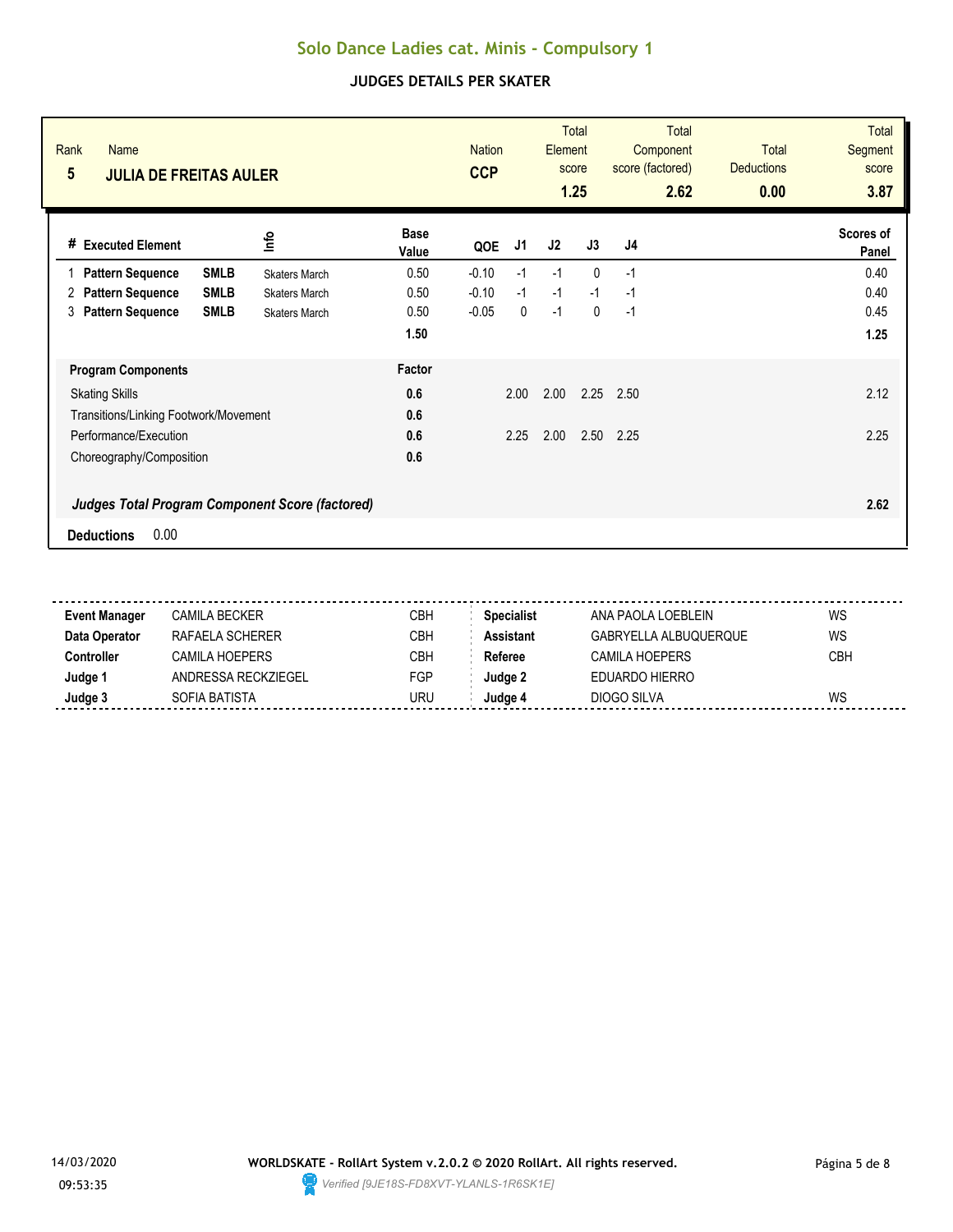| Rank<br><b>Name</b><br>$6\phantom{1}$<br><b>ALEXIA PANITZ MACIEL</b>                |                      |                      | <b>Nation</b><br><b>CEM</b> |      | <b>Element</b> | <b>Total</b><br>score<br>1.20 | <b>Total</b><br>Component<br>score (factored)<br>2.25 | <b>Total</b><br><b>Deductions</b><br>0.00 | <b>Total</b><br>Segment<br>score<br>3.45 |
|-------------------------------------------------------------------------------------|----------------------|----------------------|-----------------------------|------|----------------|-------------------------------|-------------------------------------------------------|-------------------------------------------|------------------------------------------|
| <b>Executed Element</b><br>#                                                        | 울                    | <b>Base</b><br>Value | QOE                         | J1   | J2             | J3                            | J4                                                    |                                           | Scores of<br>Panel                       |
| <b>SMLB</b><br><b>Pattern Sequence</b>                                              | <b>Skaters March</b> | 0.50                 | $-0.10$                     | $-1$ | $-1$           | $\Omega$                      | $-2$                                                  |                                           | 0.40                                     |
| <b>SMLB</b><br><b>Pattern Sequence</b><br>2                                         | <b>Skaters March</b> | 0.50                 | $-0.10$                     | $-1$ | $-1$           | $\mathbf{0}$                  | $-2$                                                  |                                           | 0.40                                     |
| <b>Pattern Sequence</b><br><b>SMLB</b><br>3                                         | <b>Skaters March</b> | 0.50                 | $-0.10$                     | $-1$ | $-1$           | $-1$                          | $-2$                                                  |                                           | 0.40                                     |
|                                                                                     |                      | 1.50                 |                             |      |                |                               |                                                       |                                           | 1.20                                     |
| <b>Program Components</b>                                                           |                      | Factor               |                             |      |                |                               |                                                       |                                           |                                          |
| <b>Skating Skills</b>                                                               |                      | 0.6                  |                             | 1.75 | 2.25           | 2.25                          | 1.50                                                  |                                           | 2.00                                     |
| Transitions/Linking Footwork/Movement                                               |                      | 0.6                  |                             |      |                |                               |                                                       |                                           |                                          |
| Performance/Execution                                                               |                      | 0.6                  |                             | 2.00 | 2.25           | 1.50                          | 1.50                                                  |                                           | 1.75                                     |
| Choreography/Composition                                                            |                      | 0.6                  |                             |      |                |                               |                                                       |                                           |                                          |
| <b>Judges Total Program Component Score (factored)</b><br>0.00<br><b>Deductions</b> |                      |                      |                             |      |                |                               |                                                       |                                           | 2.25                                     |

| <b>Event Manager</b> | CAMILA BECKER       | CBH | <b>Specialist</b> | ANA PAOLA LOEBLEIN    | WS         |
|----------------------|---------------------|-----|-------------------|-----------------------|------------|
| Data Operator        | RAFAFI A SCHFRFR    | CBH | <b>Assistant</b>  | GABRYELLA ALBUQUERQUE | WS         |
| Controller           | CAMII A HOFPFRS     | CBH | Referee           | CAMILA HOEPERS        | <b>CBH</b> |
| Judge 1              | ANDRESSA RECKZIEGEL | FGP | Judge 2           | EDUARDO HIERRO        |            |
| Judge 3              | SOFIA BATISTA       | URU | Judae 4           | DIOGO SILVA           | WS         |
|                      |                     |     |                   |                       |            |

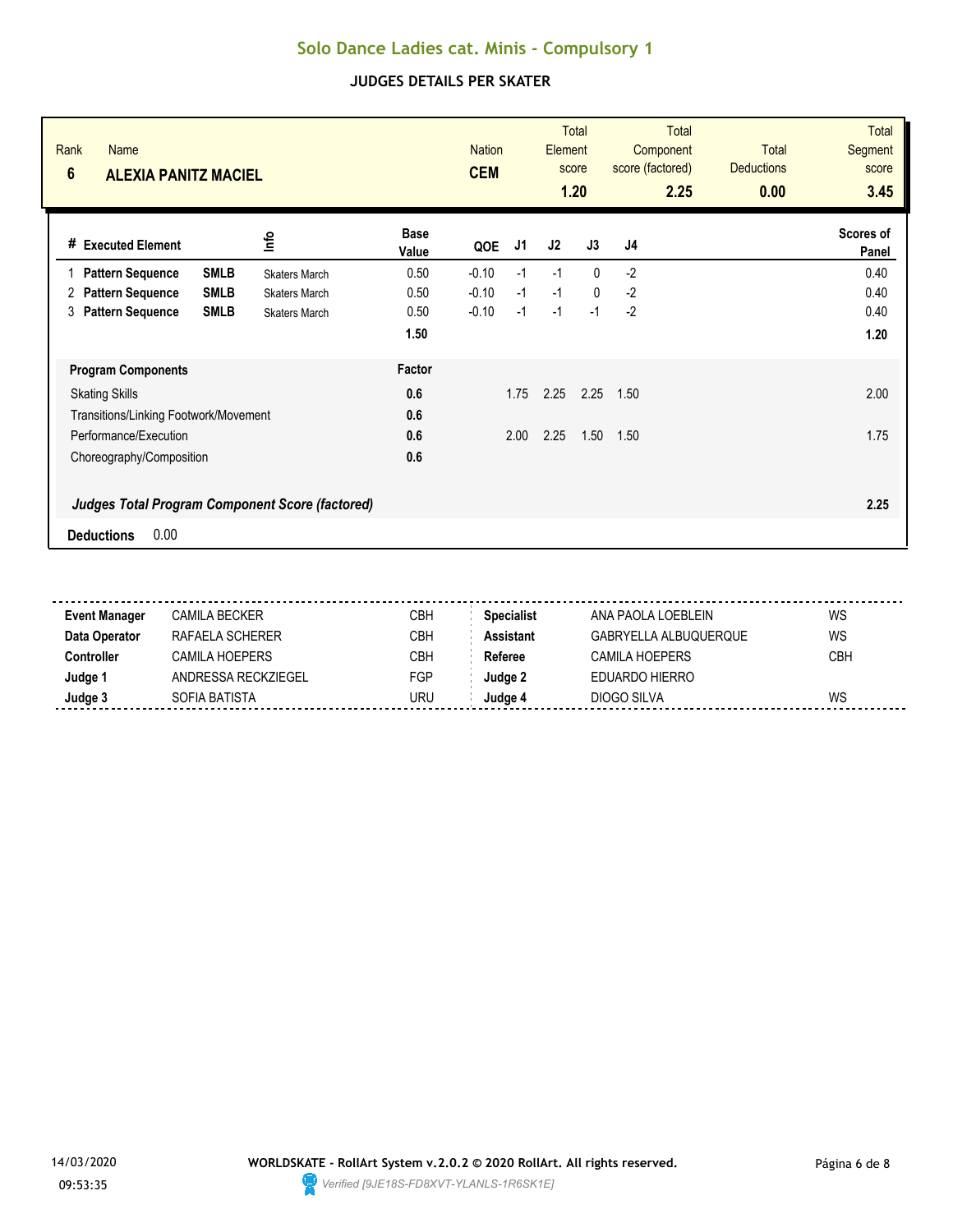| Rank<br><b>Name</b><br>7<br><b>EDUARDA BASSO CIVA</b>                               |                      | <b>Nation</b><br><b>CEM</b> |      | Element | <b>Total</b><br>score<br>1.15 | <b>Total</b><br>Component<br>score (factored)<br>2.10 | <b>Total</b><br><b>Deductions</b><br>0.00 | <b>Total</b><br><b>Segment</b><br>score<br>3.25 |
|-------------------------------------------------------------------------------------|----------------------|-----------------------------|------|---------|-------------------------------|-------------------------------------------------------|-------------------------------------------|-------------------------------------------------|
| lnfo<br># Executed Element                                                          | <b>Base</b><br>Value | QOE                         | J1   | J2      | J3                            | J <sub>4</sub>                                        |                                           | Scores of<br>Panel                              |
| <b>SMLB</b><br><b>Pattern Sequence</b><br><b>Skaters March</b>                      | 0.50                 | $-0.10$                     | $-1$ | $-2$    | $-1$                          | $-1$                                                  |                                           | 0.40                                            |
| <b>SMLB</b><br><b>Pattern Sequence</b><br>2<br><b>Skaters March</b>                 | 0.50                 | $-0.10$                     | $-1$ | $-1$    | $-1$                          | $-1$                                                  |                                           | 0.40                                            |
| <b>Pattern Sequence</b><br><b>SMLB</b><br>3<br><b>Skaters March</b>                 | 0.50                 | $-0.15$                     | $-1$ | $-1$    | $-2$                          | $-2$                                                  |                                           | 0.35                                            |
|                                                                                     | 1.50                 |                             |      |         |                               |                                                       |                                           | 1.15                                            |
| <b>Program Components</b>                                                           | Factor               |                             |      |         |                               |                                                       |                                           |                                                 |
| <b>Skating Skills</b>                                                               | 0.6                  |                             | 1.75 | 2.00    | 1.50                          | 1.25                                                  |                                           | 1.62                                            |
| Transitions/Linking Footwork/Movement                                               | 0.6                  |                             |      |         |                               |                                                       |                                           |                                                 |
| Performance/Execution                                                               | 0.6                  |                             | 1.75 | 2.00    | 2.25                          | 1.50                                                  |                                           | 1.88                                            |
| Choreography/Composition                                                            | 0.6                  |                             |      |         |                               |                                                       |                                           |                                                 |
| <b>Judges Total Program Component Score (factored)</b><br>0.00<br><b>Deductions</b> |                      |                             |      |         |                               |                                                       |                                           | 2.10                                            |

| <b>Event Manager</b> | CAMILA BECKER       | CBH | <b>Specialist</b> | ANA PAOLA LOEBLEIN    | WS         |
|----------------------|---------------------|-----|-------------------|-----------------------|------------|
| Data Operator        | RAFAFI A SCHFRFR    | CBH | <b>Assistant</b>  | GABRYELLA ALBUQUERQUE | WS         |
| Controller           | CAMII A HOFPFRS     | CBH | Referee           | CAMILA HOEPERS        | <b>CBH</b> |
| Judge 1              | ANDRESSA RECKZIEGEL | FGP | Judge 2           | EDUARDO HIERRO        |            |
| Judge 3              | SOFIA BATISTA       | URU | Judae 4           | DIOGO SILVA           | WS         |
|                      |                     |     |                   |                       |            |